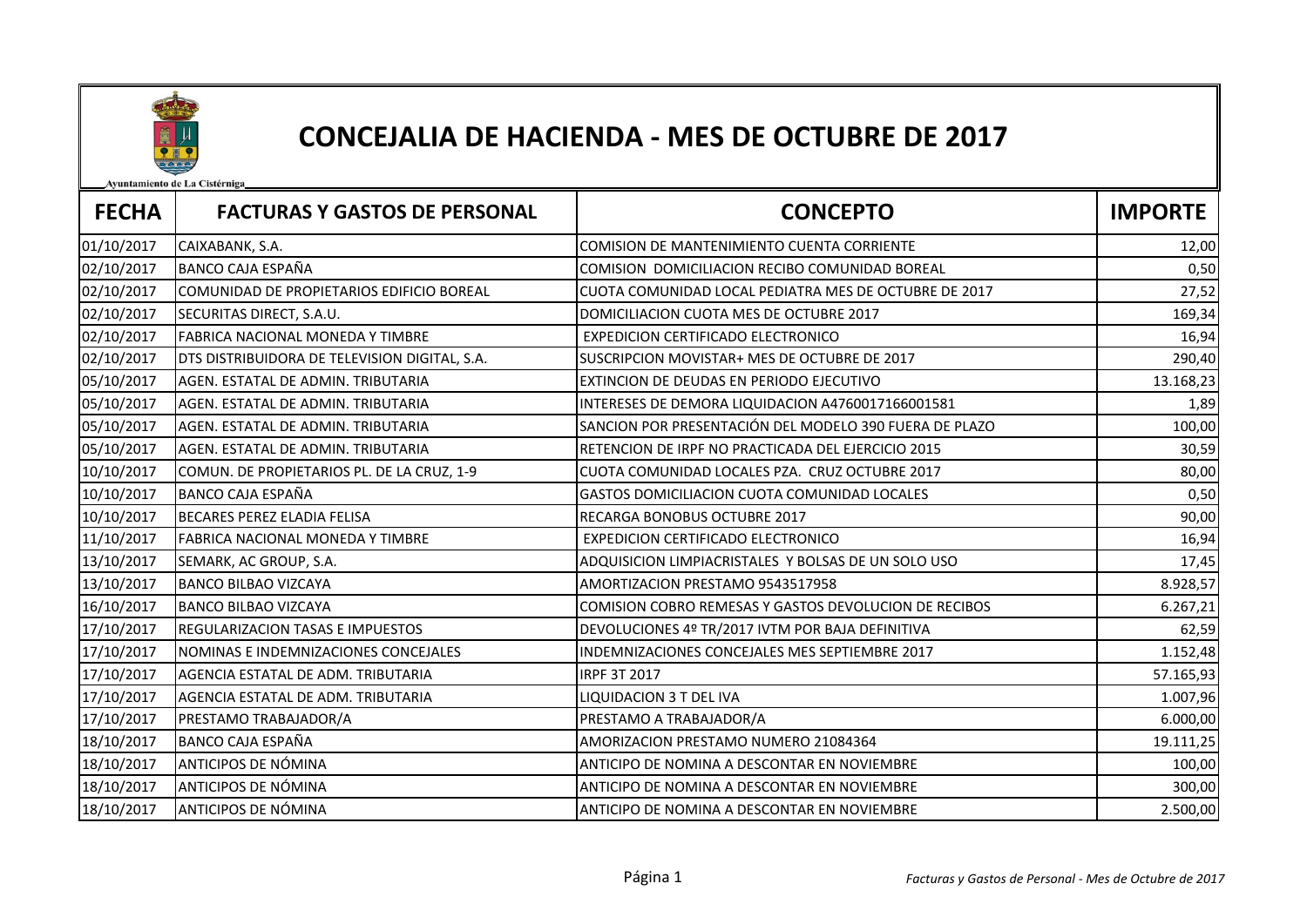| 18/10/2017 | <b>BANCO CAJA ESPAÑA</b>                  | <b>GASTOS DEMORA AMORTIZACION PRESTAMO</b>                  | 18,50     |
|------------|-------------------------------------------|-------------------------------------------------------------|-----------|
| 20/10/2017 | AGUA DE VALLADOLID EPEL                   | AGUA DE AGOSTO                                              | 26.962,38 |
| 20/10/2017 | APAREJO OFICINA TECNICA, S.L.U.           | 27,19% COORD. DE SEG. Y SALUD EJECUCIÓN URBAN. TRAVESÍA     | 598,78    |
| 20/10/2017 | APAREJO OFICINA TECNICA, S.L.U.           | COORD. SEG. Y SALUD .OBRAS RENOVACIÓN DE RED SANEAMIENTO    | 525,86    |
| 20/10/2017 | CADIELSA, S.L.                            | SUMIN. PARA ALUMBRADO PCO. DEPÓSITO Y GRUPO DE PRESION.     | 1.052,18  |
| 20/10/2017 | <b>URBABIL 2000, S.L.</b>                 | PAVIMENTO DE CAUCHO EN LA PLAZA MAYOR Y CAÑADA REAL         | 26.587,33 |
| 20/10/2017 | GARCIA CARRERA FELIX(PELICANO)            | SUMINISTROS DE FERRETERIA PARA TRABAJOS VARIOS              | 304,19    |
| 20/10/2017 | <b>SCHINDLER</b>                          | MANTEN. ASCENSOR CASA DE CULTURASEPTIEMBRE 2017             | 236,85    |
| 20/10/2017 | MANUEL MERINO VELASCO                     | JUCIO LABORAL SOCIAL N.º 4 CAMBIO PUESTO TRABAJO            | 742,00    |
| 20/10/2017 | <b>SERKONTEN</b>                          | MANTEN. CONTENEDORES HIGIENICOS Y PULVERIZADORES            | 883,93    |
| 20/10/2017 | PASCUAL ARRANZ G., S.L. OLIVETTI          | SUMINISTRO TONER KYOCERA PARA URBANISMO                     | 90,51     |
| 20/10/2017 | COMERCIAL DE FUNDICION VALLISOLETANA      | SUMINISTROS PARA REPARACION FUGA EN CALLE LOS ALAMOS        | 182,27    |
| 20/10/2017 | BENILDE APARICIO SAN JUAN                 | MATERIALES DE FERRETERIA PARA TRABAJOS VARIOS               | 41,85     |
| 20/10/2017 | TECNICAS DE AHORRO ENERGETICO, S.L.       | MANTEN. CLIMATIZACION EDIFICIOS MUNICIPALES. SEPT. 2017     | 726,00    |
| 20/10/2017 | CONSULTING DE INGENIERIA CIVIL, S.L.      | DIRECCION DE OBRAS RENOVACION DE REDES 2ª CERTIFICACION     | 3.197,99  |
| 20/10/2017 | AUTO-REPUESTOS BARAJAS, S.L.              | SUMINISTRO MATERIALES PARA REPARACION VEHICULOS             | 400,86    |
| 20/10/2017 | INTERCLYM, S.A.                           | SUMINISTRO PRODUCTOS PARA SERVICIO DE LIMPIEZA              | 79,62     |
| 20/10/2017 | TECNOHIDRAULICA VALLADOLID, S.L.L.        | ALQUILER BOMBA MONOFASICA DIA 21 DE SEPTIEMBRE DE 2017      | 30,25     |
| 20/10/2017 | CEPSA CARD, S.A.                          | COMBUSTIBLE PARA VEHICULOS Y MAQUINAS JARDINES SEPT.2017    | 326,07    |
| 20/10/2017 | <b>IBERDROLA CLIENTES S.A.U.</b>          | ENERGIA ELECTRICA VARIOS PUNTOS DEL 22/06 AL 29/09.17       | 12.281,65 |
| 20/10/2017 | GONZALEZ MARTIN INGENIERIA, S.L.          | DIRECCION DE OBRA URBAN. LA CISTERNIGA CERTIF. Nº 8 Y FINAL | 2.072,19  |
| 20/10/2017 | TECNICOSA VALLADOLID, S.L.                | SUMINISTROS PARA DEPARTAMENTO DE JARDINERIA                 | 58,02     |
| 20/10/2017 | CESAR RODRIGUEZ DE LA FUENTE              | PINTURA EN TECHO Y PAREDES DE BIBLIOTECA                    | 631,40    |
| 20/10/2017 | ANA GONZALEZ MIGUEL                       | COSTO CLASES RESTAURACION TRABAJADORES/AS SEGÚN CONVENIO    | 120,00    |
| 20/10/2017 | INTERCLYM, S.A.                           | SUMINISTRO PRODUCTOS PARA SERVICIO DE LIMPIEZA              | 214,78    |
| 20/10/2017 | PLAY360 EQUIPAMIENTOS URBANOS S.L.        | MARCAJE CAMPO DE BALONCESTO                                 | 121,00    |
| 20/10/2017 | COMERCIAL DE FUNDICION VALLISOLETANA      | SUMINISTROS PARA MANT. RED DE ABASTECIMIENTO Y SANEAM. AGUA | 768,00    |
| 20/10/2017 | ROSARIO SAN JOSE FERNANDEZ                | MATERIAL DE OFICINA PARA CEAS                               | 282,85    |
| 20/10/2017 | SERVICIO DE PREVENCION INTEGRAL LEON S.A. | VIGILANCIA DE LA SALUD 35 EXAMENES                          | 635,25    |
| 20/10/2017 | FRANYAL, S.L.                             | PLANTACION SETO CAMPO DE FUTBOL                             | 2.074,48  |
| 20/10/2017 | <b>INTEMAN LABORATORIOS</b>               | SEPIOLITA PARA PUNTO LIMPIO                                 | 352,84    |
| 20/10/2017 | EL MUNDO, UNIDAD EDITORIAL, S.A.          | SUSCRIPCION DIARIO EL MUNDO DE VALLADOLID - AYTO.           | 110,50    |
| 20/10/2017 | ALKI-OLID, S.L.                           | GUANTES ANTICORTE Y PALA DE ALUMINIO PARA OPERARIOS         | 99,75     |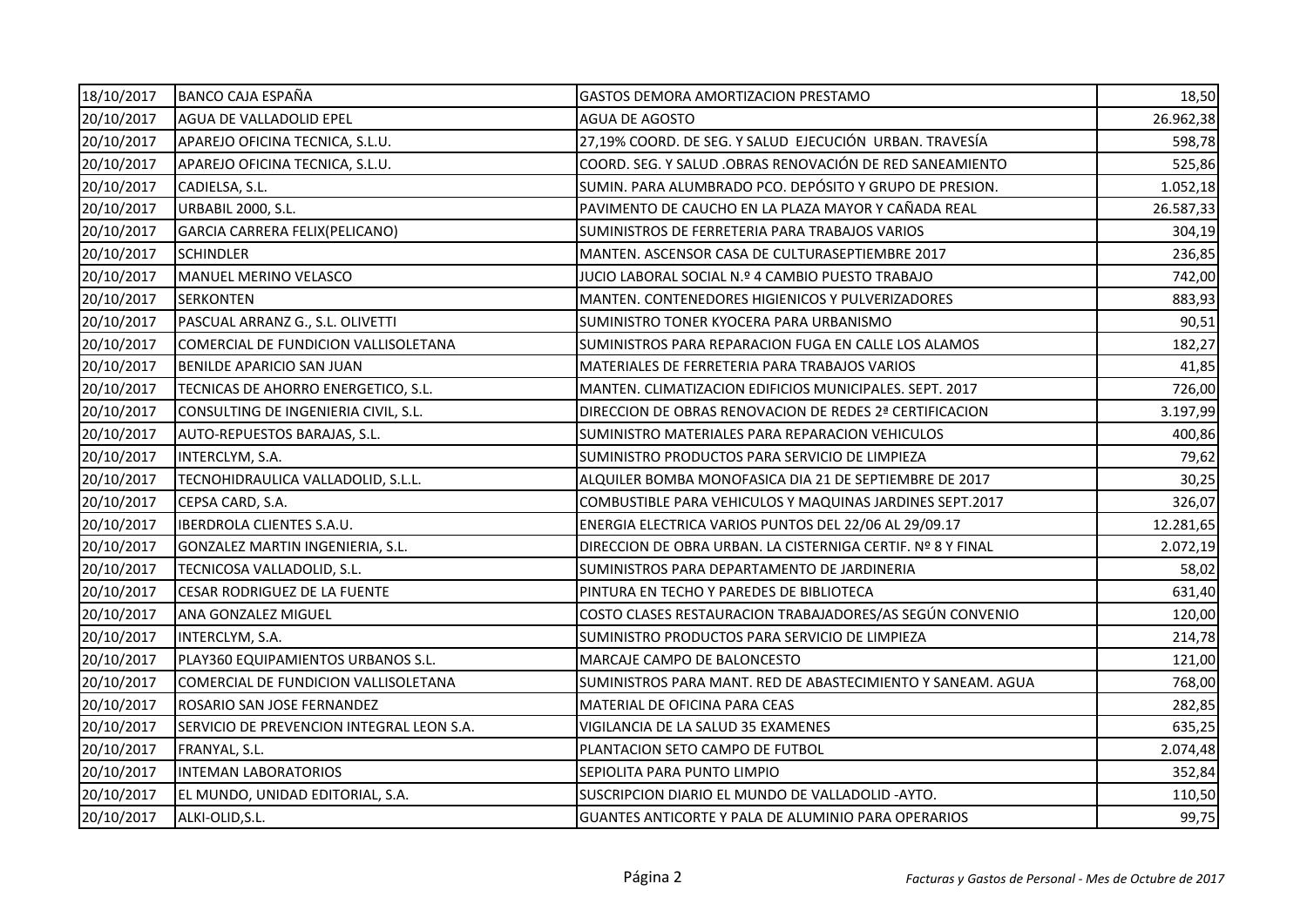| 20/10/2017 | NUEVOS CLASTOS, S.L.                        | HORAS DE MAQUINA MIXTA CON MARTILLO PARA OBRA P.I. LA MORA   | 532,40     |
|------------|---------------------------------------------|--------------------------------------------------------------|------------|
| 20/10/2017 | CENTRO DE FORMACION EN SOPORTE VITAL        | CURSO MANEJO DESFIBRILADOR DE LOS VIGILANTES MUNICIPALES.    | 110,00     |
| 20/10/2017 | PASCUAL ARRANZ G., S.L. OLIVETTI            | FOTOCOPIAS Y MANTENIMIENTO EDIFICIOS PÚBLICOS.               | 101,41     |
| 20/10/2017 | <b>SCHINDLER</b>                            | MANTENIMIENTO ASCENSOR CASA DE CULTURA MES DE AGOSTO.        | 236,85     |
| 20/10/2017 | TECNICAS DE AHORRO ENERGETICO, S.L.         | MANTENIMIENTO AGOSTO SISTEMAS DE CALEFACION, ACS Y CLIMATIZ  | 726,00     |
| 20/10/2017 | PLAY360 EQUIPAMIENTOS URBANOS S.L.          | SUMINSTRO DE POSTES TENIS TRASLADABLE CON BASE Y RUEDAS.     | 456,17     |
| 20/10/2017 | JESUS MARIA CAMINA RUIZ                     | REPARACION DE PUERTA BASCULANTE DE NAVE DE POLIGONO.         | 423,50     |
| 20/10/2017 | AUTO-REPUESTOS BARAJAS, S.L.                | SUMINISTRO DE PIEZAS PARA MANTENIMIENTO DE VEHICULOS.        | 1.008,85   |
| 20/10/2017 | EGES-BPM, S.L.                              | EXPEDIENTES SANCIONADORES DEL 1 AL 31 DE AGOSTO DE 2017.     | 2.248,79   |
| 20/10/2017 | COLEGIO NAC. SEC. INTERVENT. Y DEPOSITARIOS | SUSCRIPCION COSITALNETWORK ENERO A DICIEMBRE 2017            | 60,00      |
| 20/10/2017 | SECURITAS DIRECT, S.A.U.                    | 3-CUOTA EXTRAS / ALARMA ANTI-INTRUSION / SERVICIO VIGILANTE  | 144,73     |
| 20/10/2017 | <b>SCHINDLER</b>                            | MANTENIMIENTO ASCENSORES POLIVALENTE SEPTIEMBRE.             | 72,65      |
| 20/10/2017 | CERCAOLID, S.L.                             | REPARACION E INSTALACIÓN DE POSTES DE CAMPO DE FÚTBOL.       | 721,49     |
| 20/10/2017 | <b>ALCASA</b>                               | REPARACION E INSTALACIÓN DE POSTES DE CAMPO DE FÚTBOL.       | 162,38     |
| 20/10/2017 | CADIELSA, S.L.                              | MATERIAL PARA TRABAJOS EN COLEGIO FRONTON Y CAMPO DE FÚTBOL  | 453,88     |
| 20/10/2017 | CONSTRUCCIONES Y CONTRATAS, S.A.            | LIMPIEZA VIARIA CON BARREDORA LOS DIAS 8,9 Y 10 (PREFIESTAS) | 1.069,20   |
| 20/10/2017 | BARBARA BEJARANO NEILA                      | DISEÑO Y PROD. 2500 PROGRAMAS DE ACTIVIDADES 2017-2018.      | 3.025,00   |
| 20/10/2017 | CADIELSA, S.L.                              | INTERRUPTOR CENTRO SOCIAL Y LAMPARA ALUMBRADO PCO            | 195,87     |
| 20/10/2017 | SUMINISTROS INDUSTRIALES VALLADOLID, S.L.   | MATERIALES PARA REPARACIONES Y TRABAJOS VARIOS.              | 259,69     |
| 20/10/2017 | <b>ACTIVA PARQUES Y JARDINES S.L.</b>       | REPARACIÓN PUNTO CENTRO CAMPO FUTBOL CESPED ARTIFICIAL.      | 296,45     |
| 20/10/2017 | EL MUNDO, UNIDAD EDITORIAL, S.A.            | RENOVACIÓN SUSCRIPCIÓN PERIODO 26/05/17-25/08/17.            | 110,50     |
| 20/10/2017 | QUIMICA INDUSTRIAL MEDITERRANEA S.L.U.      | ANTIALGAS PARA FUENTES Y JABON ASEO PERSONAL SERVICIOS.      | 255,55     |
| 20/10/2017 | SERVICIO DE PREVENCION INTEGRAL LEON S.A.   | 10 RECONOCIMIENTOS MÉDICOS.                                  | 386,60     |
| 20/10/2017 | EXCLUSIVAS MAOR, S.L.                       | CADENA MOTOSIERRA PARA MAQUINARIA DE PARQUES Y JARDINES      | 24,71      |
| 20/10/2017 | INTERCLYM, S.A.                             | PRODUCTOS DE LIMPIEZA Y ASEO PARA EDIFICIOS MUNICIPALES      | 694,46     |
| 20/10/2017 | AUTO-REPUESTOS BARAJAS, S.L.                | SUMINISTRO DE PIEZAS PARA AUTÓVILES Y MAQUINARIA.            | 352,40     |
| 20/10/2017 | CONSTRUCCIONES TORIBIO Y RENEDO, S.A.       | RENOVACIÓN RED DE SANEAMIENTO-CERTIF. Nº 2 - FINAL           | 122.015,06 |
| 20/10/2017 | OBRAS CONEDAVI, S.L.                        | TRAVESIA DE LA CISTERNIGA - CERTIFICACION Nº 8 Y FINAL       | 141.726,53 |
| 23/10/2017 | <b>BANCO CAJA ESPAÑA</b>                    | AMORTIZACION PRESTAMO NUMERO 21074364                        | 1.377,57   |
| 24/10/2017 | DIPUTACION PROVINCIAL DE VALLADOLID         | CONVENIO RED PROVINCIAL DE TEATRO                            | 7.000,00   |
| 24/10/2017 | MANCOMUNIDAD TIERRAS DE VALLADOLID          | CUOTA MANCOMUNIDAD TIERRAS DE VALLADOLID 2017                | 2.688,00   |
| 24/10/2017 | CAIXABANK, S.A.                             | <b>COMISIONES IVA</b>                                        | 0,48       |
| 25/10/2017 | NOMINAS FUNCIONARIOS                        | <b>ATRASOS FUNCIONARIOS</b>                                  | 1.896,90   |